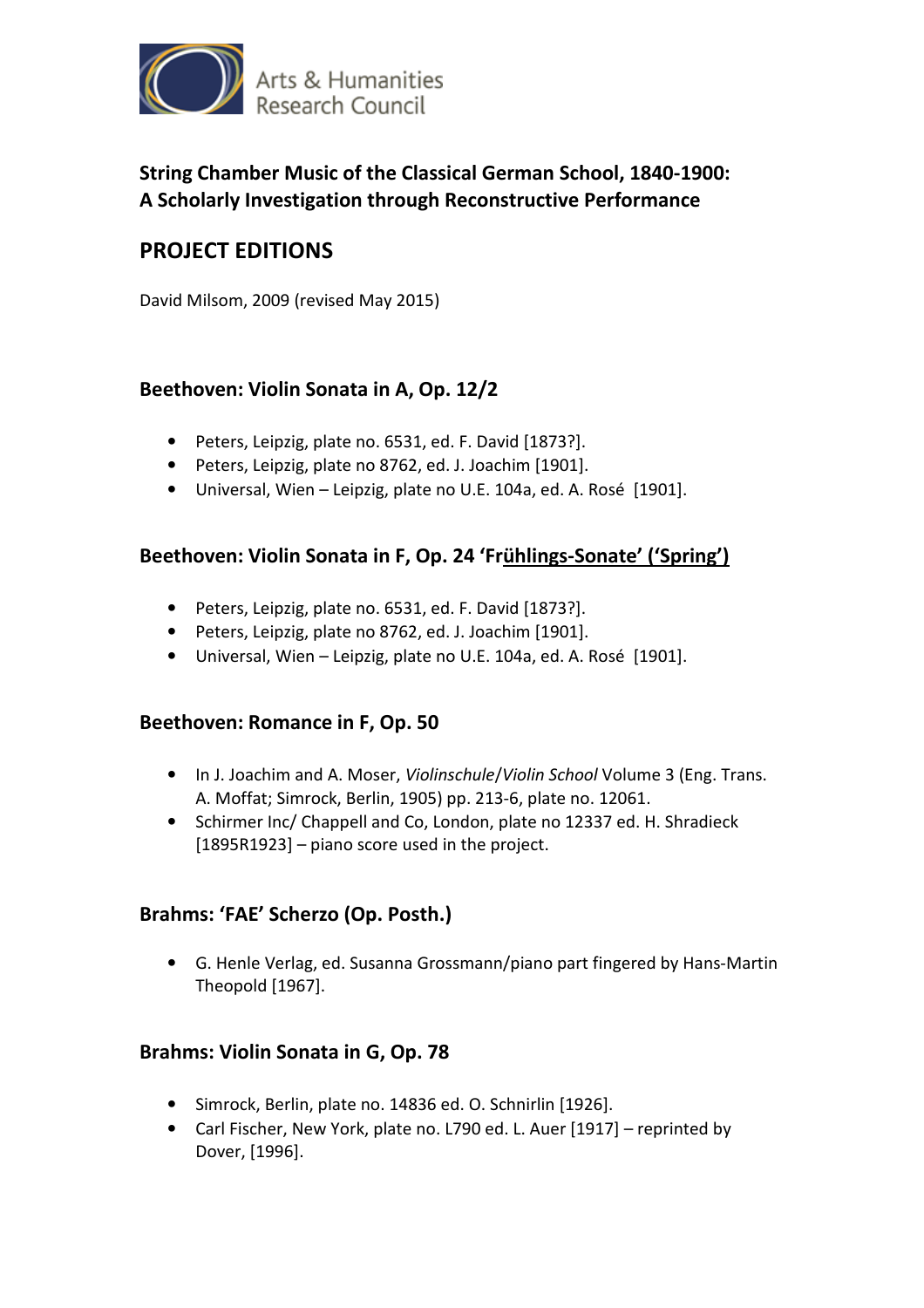### **Brahms: Violin Sonata in A, Op. 100**

- Simrock, Berlin, plate no. 14860 ed. O. Schnirlin [1926].
- Carl Fischer, New York, plate no. L791 ed. L. Auer [1917?] reprinted by Dover, [1996].

### **Brahms: Violin Sonata in D minor, Op. 108**

- Simrock, Berlin, plate no. 14861 ed. O. Schnirlin [1926].
- Carl Fischer, New York, plate no. L792 ed. L. Auer [1916] reprinted by Dover, [1996].

### **Brahms-Joachim: Hungarian Dances Nos 1 and 2**

- Berlin, Simrock, plate no. 7160 ed. J. Joachim [1871].
- Berlin, Simrock, plate number 7160a ed. O. Schnirlin [1928].

### **Joachim: Romance in C**

• Leipzig, C. F. Kahnt Nach folger [1900] Master Music Publications reprint, Florida, [n.d.]

# **Joachim: Romance in B-flat, Op. 2/1**

• Breitkopf & Härtel, Leipzig & Paris, plate no. 8617 ed U. Mahlert [1996].

# **Mendelssohn: Violin Concerto in E minor, Op. 64**

- In J. Joachim and A. Moser, *Violinschule*/*Violin School* Volume 3 (Eng. Trans. A. Moffat; Simrock, Berlin, 1905) pp. 213-6, plate no 12061.
- In *Violin Concerto neurer Meister Beethoven, Mendelssohn, Ernst, Lipinski, Paganini*, herausgegeben von F. David; Breitkopf und Härtel, Leipzig, [1875]; plate no 13564.

# **Mozart: Violin Concerto No. 5 in A, K.219**

- In J. Joachim and A. Moser, *Violinschule*/*Violin School* Volume 3 (Eng. Trans. A. Moffat; Simrock, Berlin, 1905) pp. 213-6, plate no 12061.
- London, Augener, plate no. 14997 ed. E. Sauret [1916] piano score used in the project.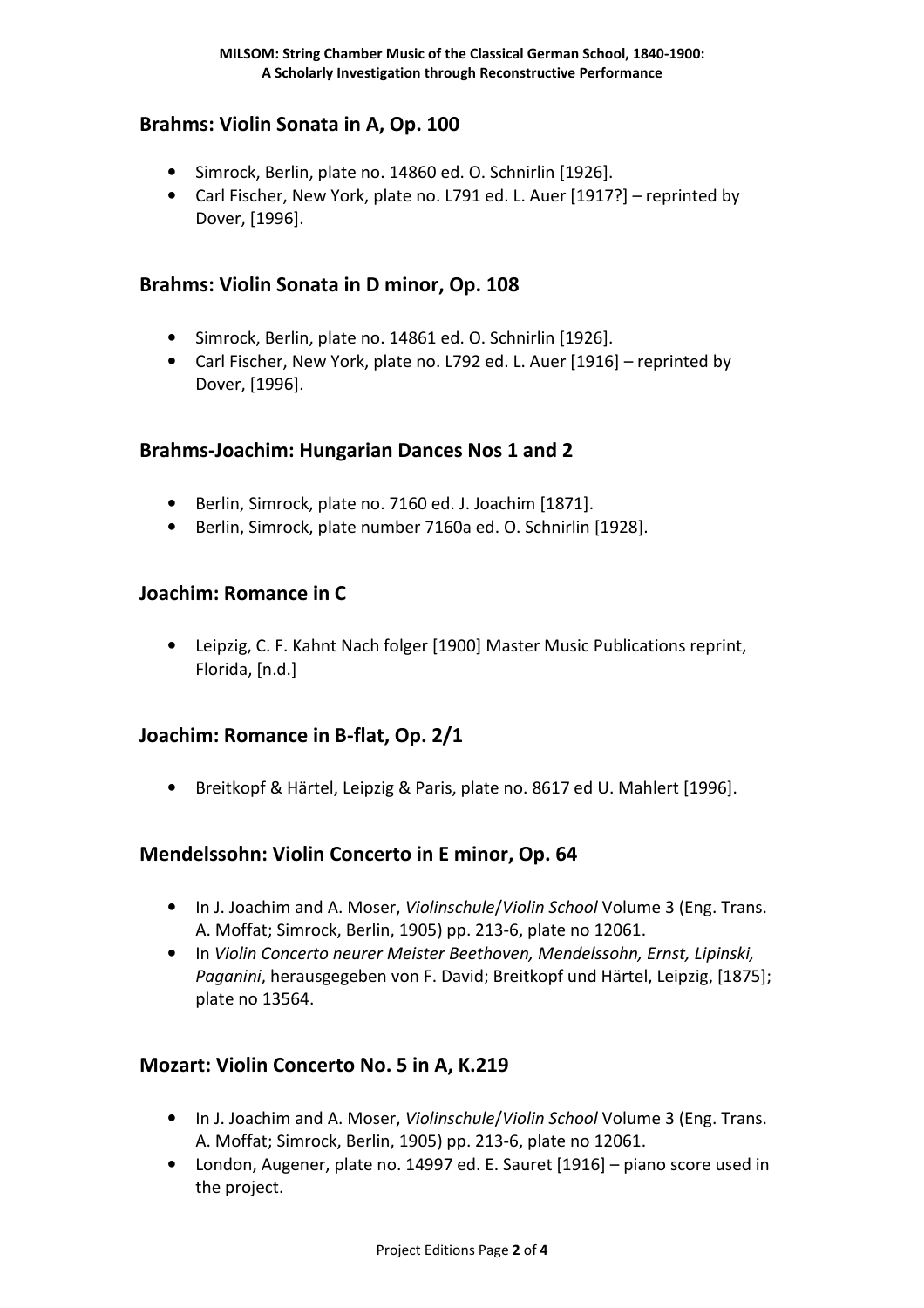### **Spohr: Violin Duo, Op. 67/1**

- Peters, Leipzig, plate no. 1853, [1825].
- Peters, Leipzig; plate no.  $6236$  (Op.  $67/1$  and 2), [1872].

### **Spohr: Grand Duo pour violin et viola, Op. 13**

• Peters plate number 620, [1808].

#### **Gade: Piano Trio, Op. 42**

• Breitkopf & Härtel, Leipzig, plate no.10631 [1864]

### **Mendelssohn: Piano Trio, Op. 49**

- G. Henle Verlag, ed. Susanna Grossmann/ piano part fingered by Hans-Martin Theopold [1977].
- Simrock, Berlin, plate no. 7474 ed. J. Joachim and E. Rudorf [1874]
- Peters, Leipzig, plate no. 7133 ed. F. Hermann [1887]

### **Schumann: Piano Trio, Op. 63**

• Peters, Leipzig, plate no. 7025 ed. A. Dörffel [1878-1887]

### **Brahms: String Quartet, Op. 51/2**

• Simrock, Berlin, plate no. 7381 [1874].

### **Mendelssohn: String Quartet, Op. 12**

- Hofmeister, plate no. 1515, 1830. Ferdinand David's own copy, with annotations in blue crayon in the violin part. Copy formerly in the possession of Alan Tyson, as viewed and copied by Clive Brown. See 'Bowing Styles, Vibrato and Portamento in Nineteenth-Century Violin Playing', *Journal of the Royal Musical Association*, 1/113, 1988, 109.
- Peters, Leipzig, plate no. 6003a-d, [1882].